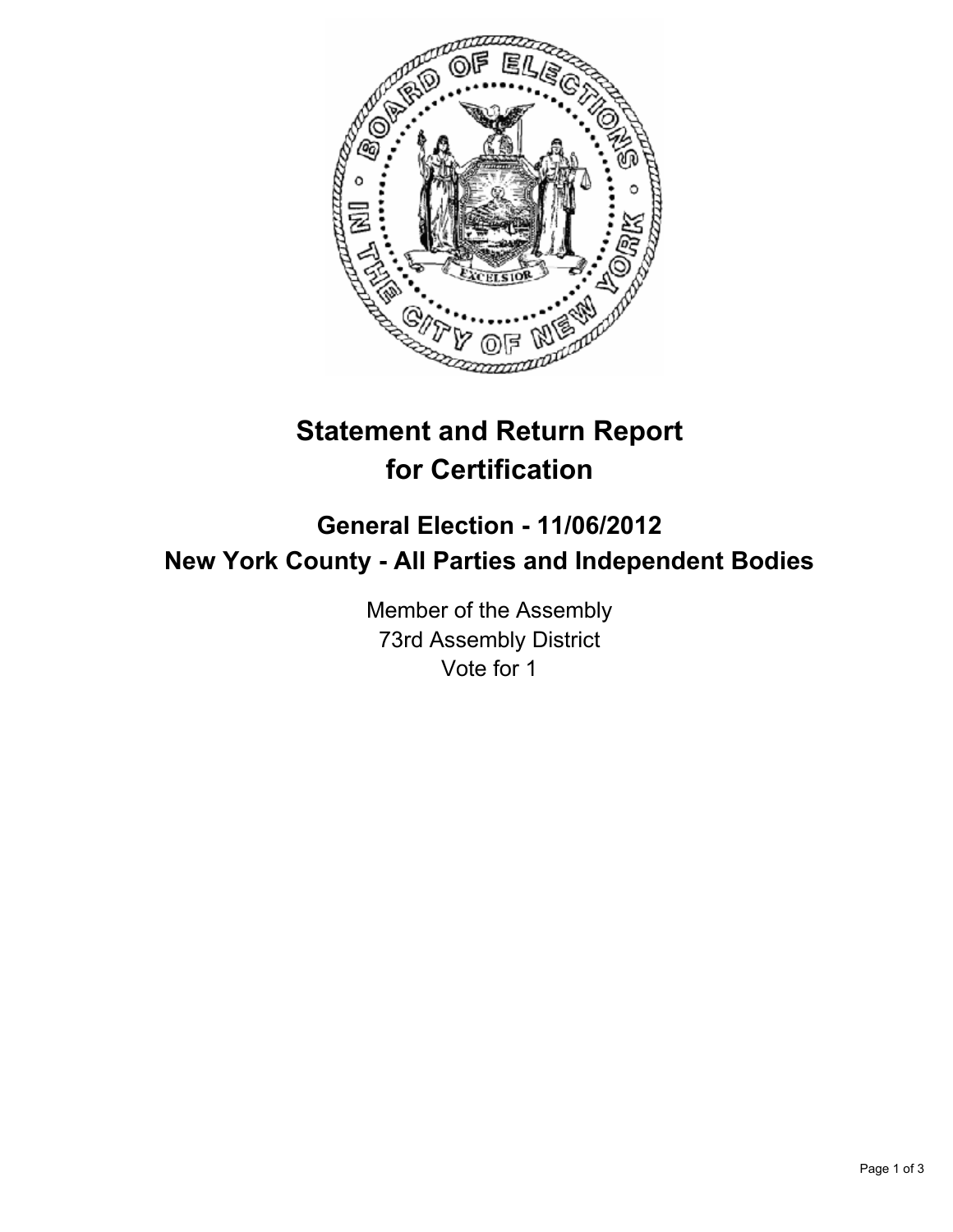

### **Assembly District 73**

| <b>PUBLIC COUNTER</b>                                    | 47,959   |
|----------------------------------------------------------|----------|
| <b>EMERGENCY</b>                                         | 62       |
| ABSENTEE/MILITARY                                        | 2,738    |
| <b>FEDERAL</b>                                           | 1,454    |
| <b>SPECIAL PRESIDENTIAL</b>                              | 0        |
| <b>AFFIDAVIT</b>                                         | 3,562    |
| <b>Total Ballots</b>                                     | 55,775   |
| Less - Inapplicable Federal/Special Presidential Ballots | (1, 454) |
| <b>Total Applicable Ballots</b>                          | 54,321   |
| DAN QUART (DEMOCRATIC)                                   | 31,336   |
| DAVID B. CASAVIS (REPUBLICAN)                            | 13,721   |
| DAN QUART (WORKING FAMILIES)                             | 817      |
| DAVID B. CASAVIS (INDEPENDENCE)                          | 493      |
| DAVID B. CASAVIS (LIBERTARIAN)                           | 289      |
| ALEX STETSURA (WRITE-IN)                                 | 1        |
| DIANE HERTZ (WRITE-IN)                                   | 1        |
| ERIC AKASHI (WRITE-IN)                                   | 1        |
| <b>JUSTIN RECKART (WRITE-IN)</b>                         | 1        |
| MARK HERSCHBERG (WRITE-IN)                               | 1        |
| PHIL GIM (WRITE-IN)                                      | 1        |
| RALPH KRAMDEN (WRITE-IN)                                 | 1        |
| ROBERT GLUNT (WRITE-IN)                                  | 1        |
| SHELDON SILVER (WRITE-IN)                                | 1        |
| TOM AUSTIN BAUMANN (WRITE-IN)                            | 1        |
| UNATTRIBUTABLE WRITE-IN (WRITE-IN)                       | 4        |
| WILLIAM C. NEEDBOR III (WRITE-IN)                        | 1        |
| <b>Total Votes</b>                                       | 46,671   |
| Unrecorded                                               | 7,650    |